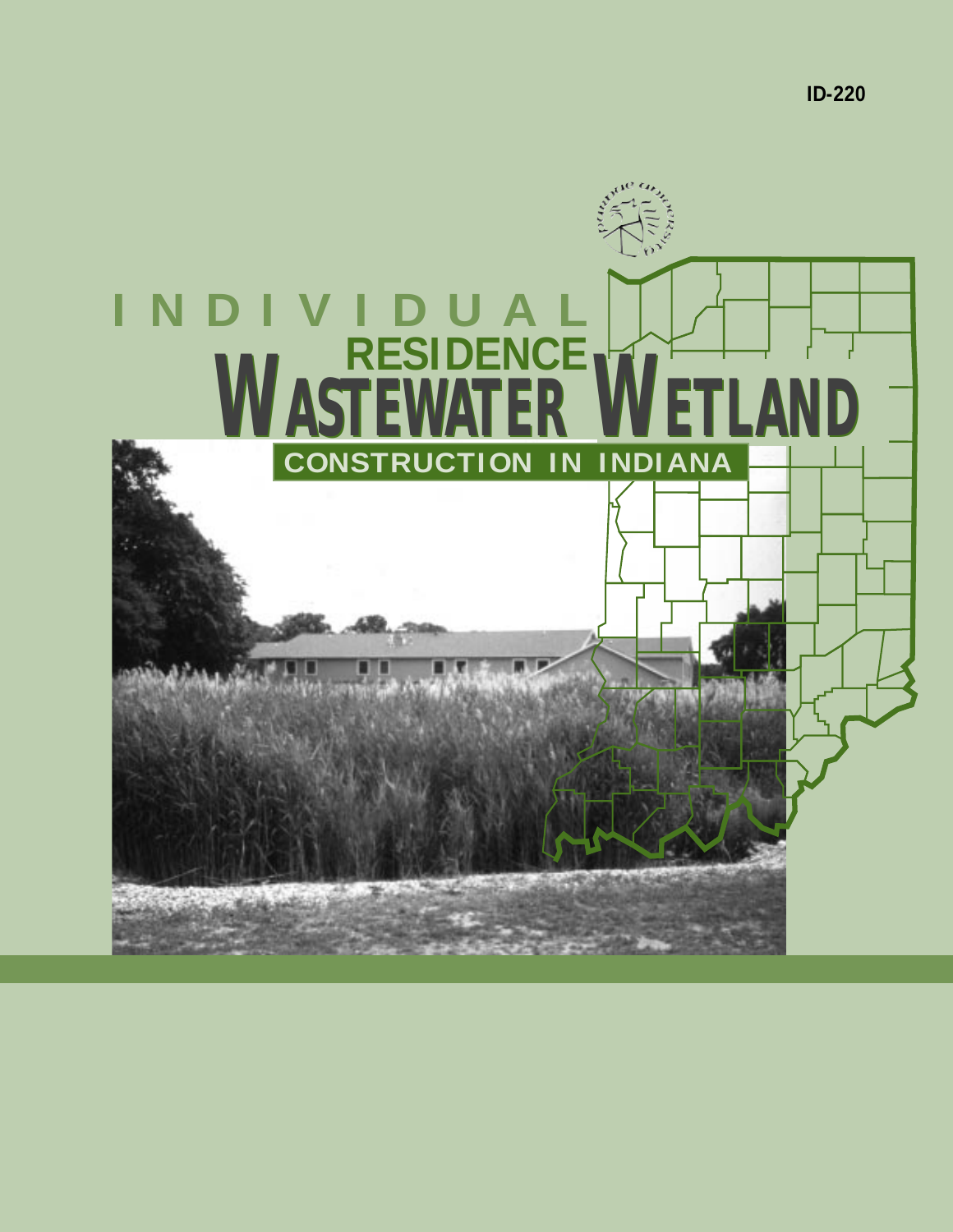**This is a joint publication of Purdue University and the Indiana State** Department of Health as part of the on-site wastewater disposal project. It is intended for use by homeowners, regulatory personnel and installers of residential on-site systems.

## Catherine Taylor and Joe Yahner

AGRONOMY, PURDUE UNIVERSITY

Don Jones

AGRICULTURAL AND BIOLOGICAL ENGINEERING, PURDUE UNIVERSITY

## Michael Ogden

SOUTHWEST WETLANDS GROUP, 901 W. SAN MATEO, SUITE M, SANTA FE, NM 87505

### Ed Miller and Alan Dunn

INDIANA STATE DEPARTMENT OF HEALTH

#### **2 TABLE OF CONTENTS**

### **DESIGNING A CONSTRUCTED WETLAND**

#### **BUILDING A CONSTRUCTED WETLAND**

### **MAINTENANCE AND MONITORING**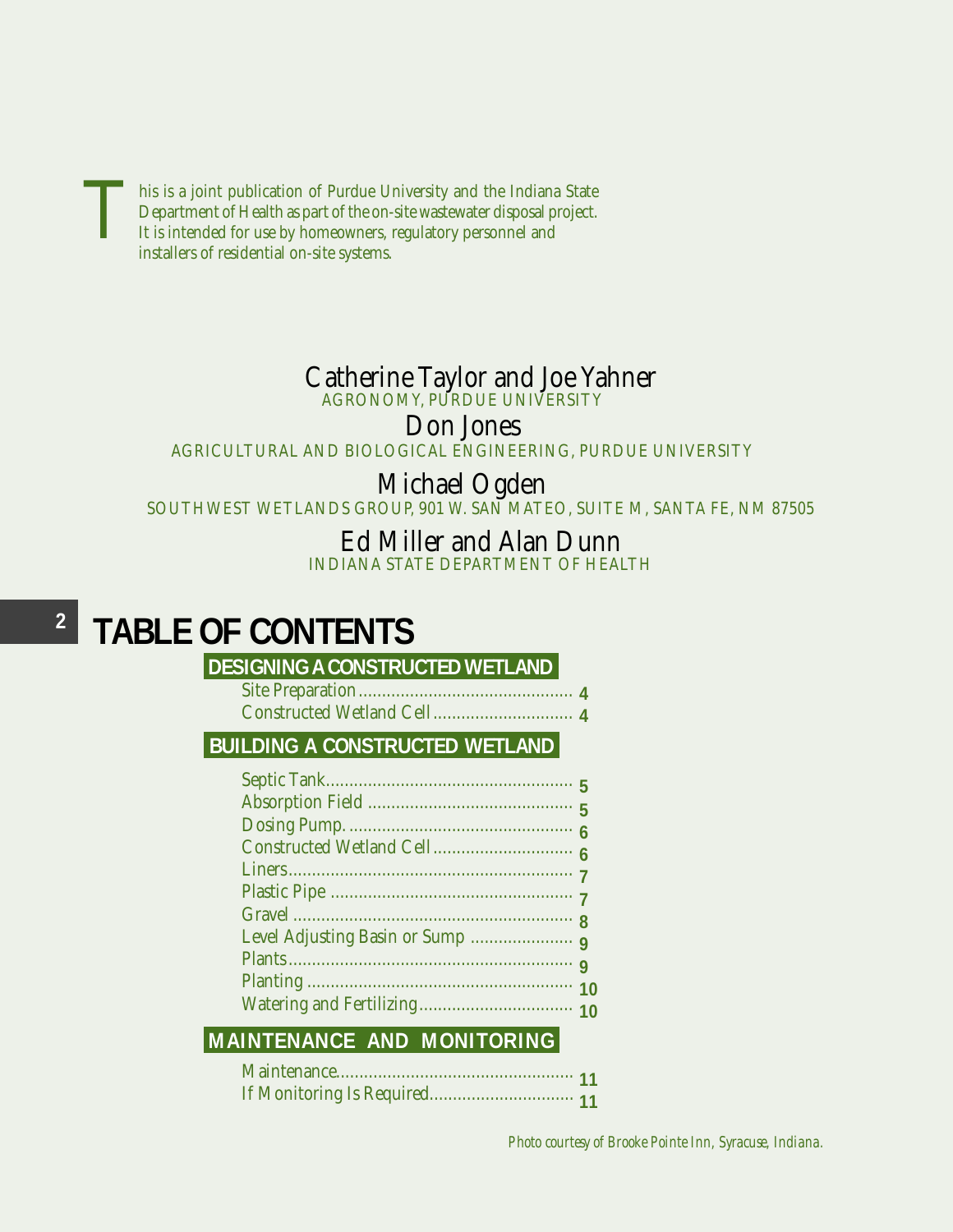Constructed wetlands can be a good alternative to conventional on-site waste waste water disposal systems, which usually consist of a septic tank and a soil absorption field. They may be alternative to conventional on-site waste water disposal systems, which usually consist of appropriate for environmentally sensitive areas as well as areas where soils are not suitable for conventional trench systems or where space limitations exist.

Constructed wetlands are classified as a pretreatment technology, meaning that they treat the septic tank effluent prior to discharge to an absorption field where final disposal occurs. Pretreatment eases the burden on the soil absorption area by lowering the chemical and biological strength of sewage. It can also serve as a safety net by filtering out most intestinal pathogens. A pretreatment

|  |  |  | IN T R O D U C T I O N |  |  |  |
|--|--|--|------------------------|--|--|--|
|  |  |  |                        |  |  |  |

system can buffer the soil absorption field during short periods of saturation and extend its life by providing a cleaner effluent.

This publication describes general procedures for developing a constructed wetland for a single-family residence (see Figures 1 and 2). This guide is designed to be used with the diagrams included.

**Note: Drawings are not to scale.**

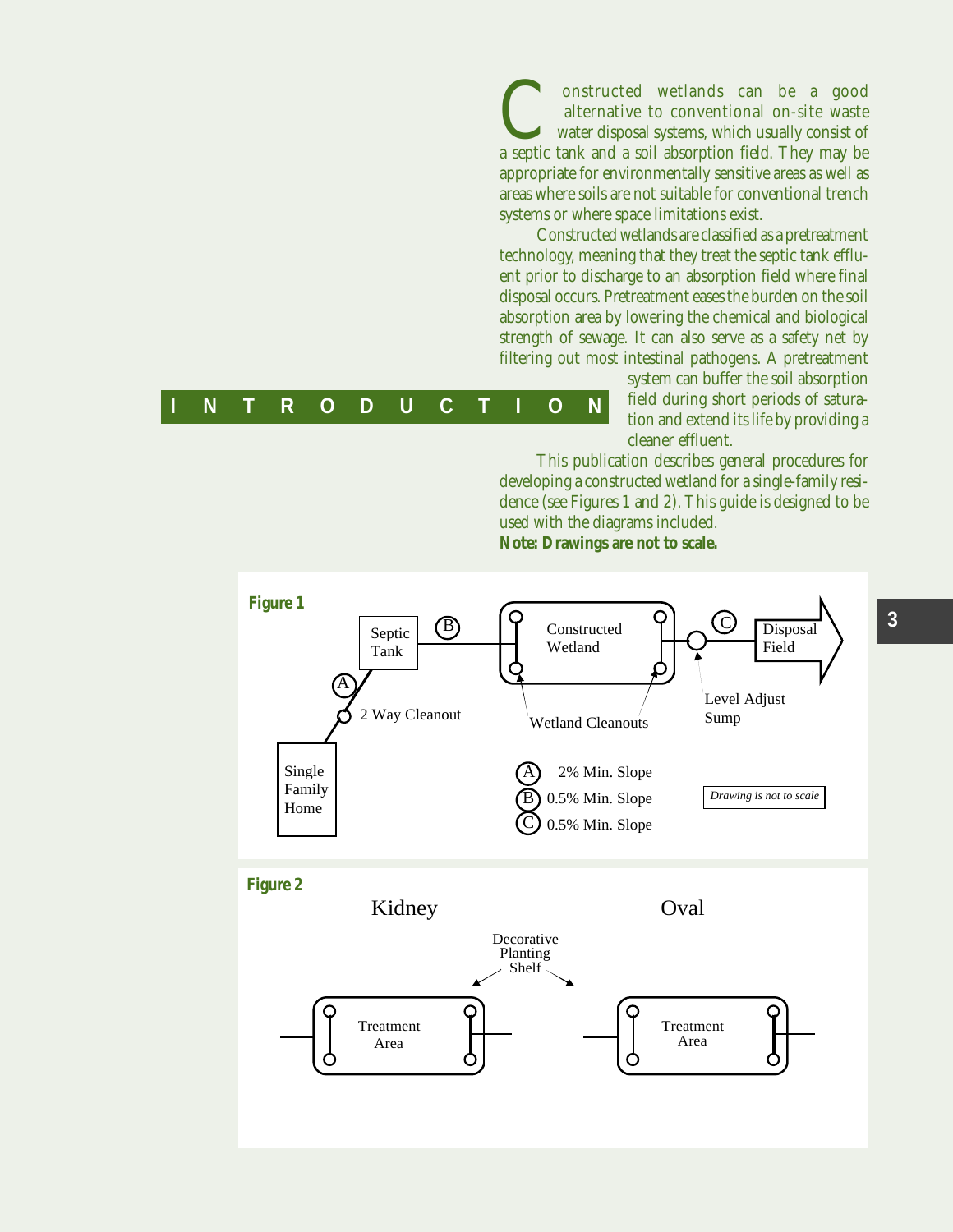# **DESIGNING A CONSTRUCTED WETLAND**

**Locate and flag utilities. Provide temporary**<br>fences or barriers around the absorption field<br>site to prohibit traffic and avoid compaction.<br>Remove trees, shrubs, grass, and other vegetation fences or barriers around the absorption field site to prohibit traffic and avoid compaction. where necessary. If it is necessary to remove soil, reserve for later use. Fill soil should be free of rocks, plants, debris, and frozen clods over two inches.

#### **SITE O PREPARATION**

Grade and level area to be used for constructed wetland cell. Compact fill to the required elevations, especially in any disrupted or low-lying areas. Mechanical compaction is necessary to ensure proper base preparation. The soil may need to be dried or moistened, because maximum compaction occurs when the soil is moist.

#### **CONSTRUCTED O WETLAND O CELL**

Size the wetland cell at one gallon<br>of septic tank effluent per day per<br>square foot of wetland surface area, (or a five-<br>day detention time). This sizing refers to the area of septic tank effluent per day per square foot of wetland surface area, (or a fivebetween the inlet and outlet manifold pipes. If multiple systems are to be built, conduct a void ratio test on the gravel to estimate the correct detention time. Length to width ratios are 2:1 (or less). For example, a two-bedroom home would require 300 square feet

(assuming 150 gal/day per bedroom) of wetland surface area with dimensions of 25 by 12 feet. Likewise, a constructed wetland cell for a three-bedroom home may have dimensions of 30 by 15 feet. (Note: This sizing has been generated using assumptions valid only for small (less than 750 gal/day) residential systems. Sizing is temperature dependent, and values presented here are based on Indiana winter conditions. Sizing generally follows plug flow equations. Details on sizing a range of systems can be found in Reed et al., 1995.

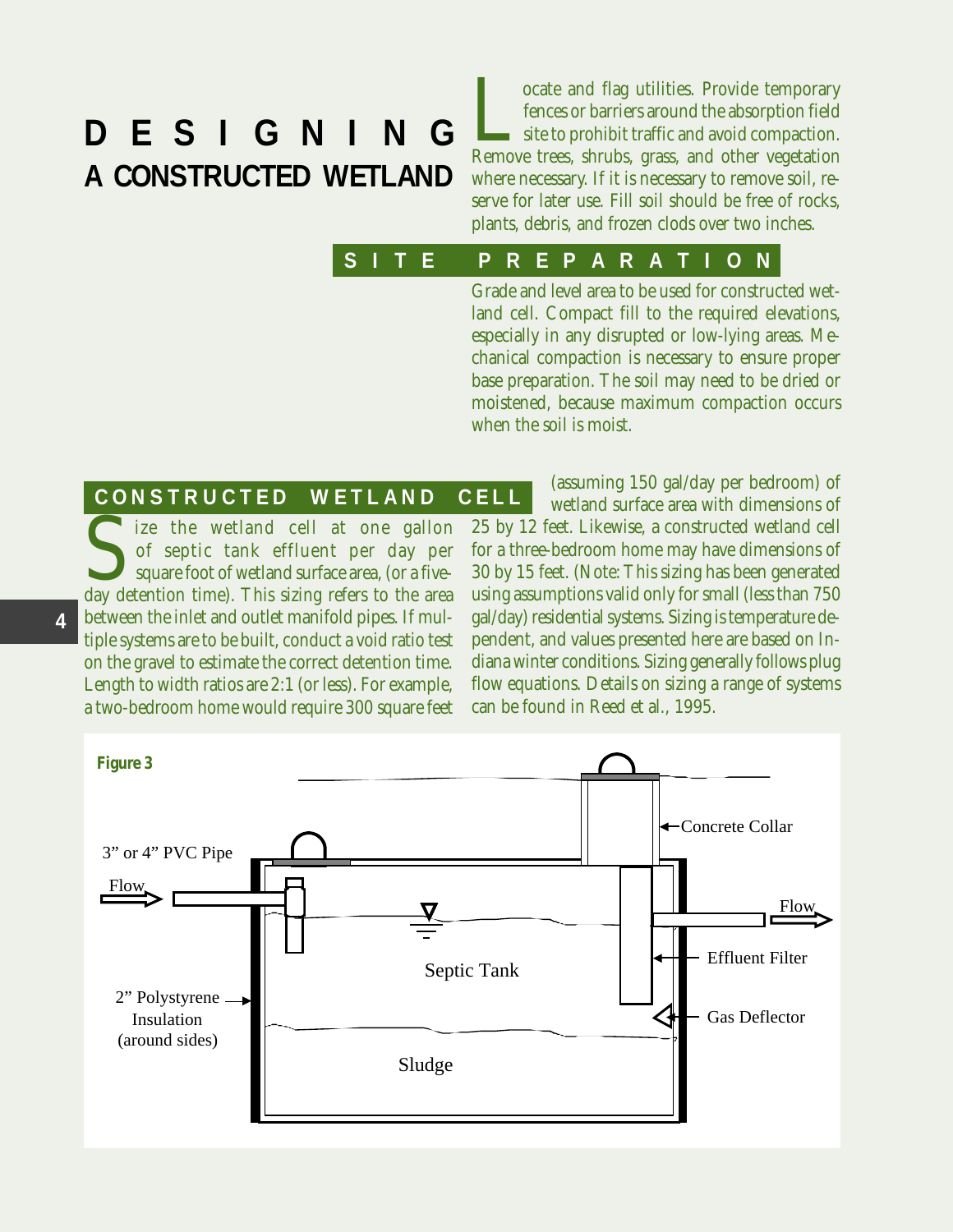Septic that should either have more than one compartment or contain an effluent filter to prevent transport of solids or scum into the wet-<br>land system and must be watertight. The tank should be compartment or contain an effluent filter to prevent transport of solids or scum into the wetland system and must be watertight. The tank should be polyethylene, reinforced concrete, or fiberglass capable of withstanding lateral pressures for intermittent periods between pump-out and liquid filling. The septic tank

should contain an internal baffle and connecting tees accessible by surface access risers (see Figure 3). If using an ex-

isting septic tank, visually inspect the tank. It should be a minimum of 1,000 gallons, with the inlet and outlet piping in good repair, and show no signs of leaking.

After a new tank is set in the excavation, you may wish to install 1 to 2 inches of polystyrene insulation (blue board) so that it covers the sides and top of the tank. Tank insulation can improve biological treatment, especially in Northern Indiana.

## **A CONSTRUCTED WETLAND BUILDING**



Prior to completion of backfilling, and after installation of piping, fill the tank with water and check for leaks. The tank must hold water level for 24 hours. All connections into and out of the tank and the access riser must be sealed to maintain watertightness.

The requirements for the absorption field will be determined by a soil examination. Consult the Indiana State Department of Health (ISDH) or your local county Department of Health to determine determined by a soil examination. Consult the Indiana State Department of Health (ISDH) or specific sizing regulations for both the wetland and the

#### absorption field. The soil absorption field can often be downsized by 1/3-1/2 of the size required with pretreatment. However, the amount of downsizing allowed is dependent upon the hydraulic conductivity of the soil, depth to groundwater, **ABSORPTION O FIELD**

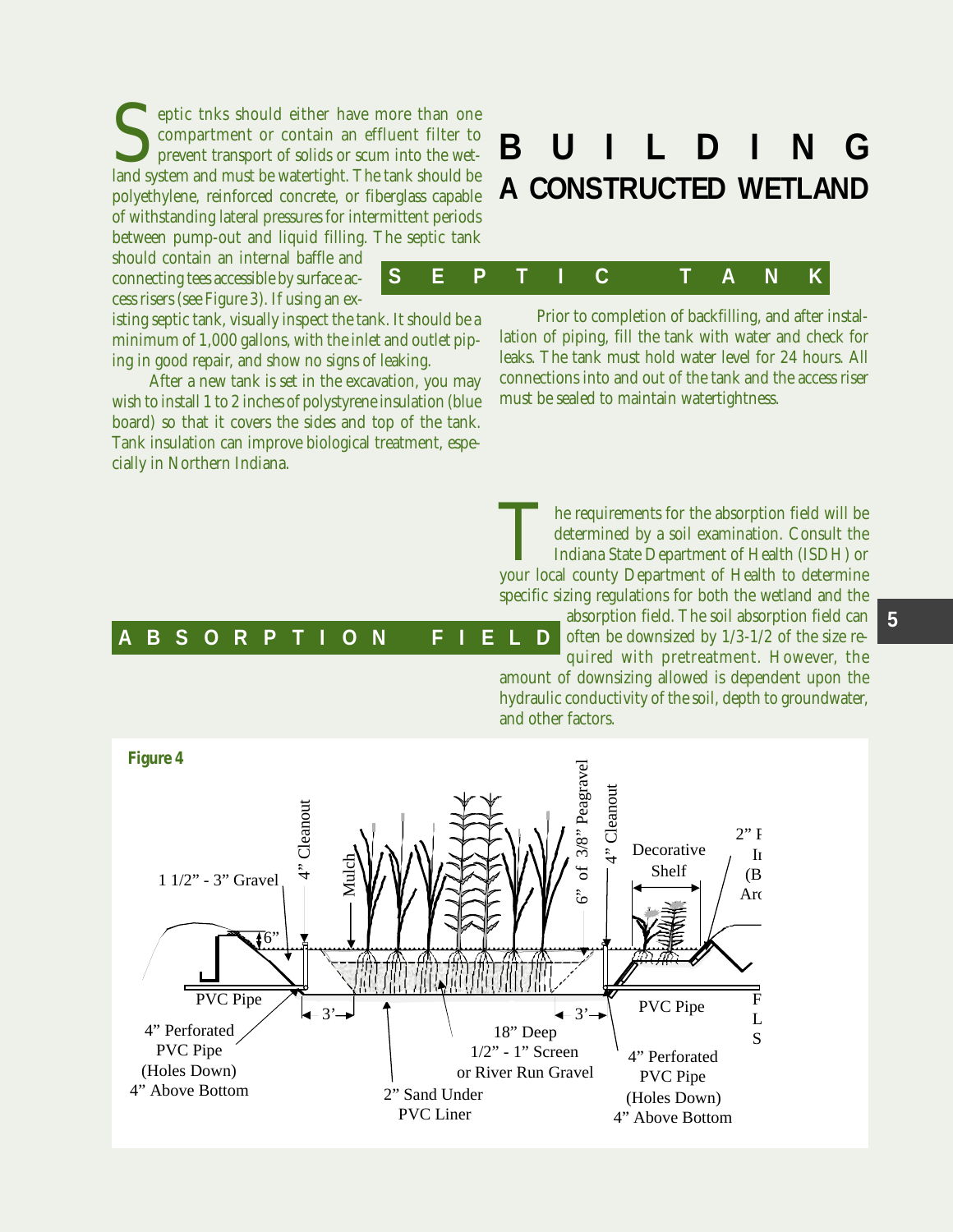eptic tank effluent may either flow to the wetland cell by gravity, or it may be pumped. Utilize gravity flow whenever possible. If a pump is required, size it for the distribution piping and elevation involved. Pumps should be equipped with automatic restart. Pro-



tect the pumps against thermal overload. It is best to add septic tank efflu-

ent to the wetland in small doses (at least once a day). Large doses may cause clogging of the gravel.



The bottom of the wetland should be level when<br>excavation is complete. Rip-rap, 3-6<br>inches in size, can be placed around the septic<br>tank riser and any cleanouts and monitoring wells in and excavation is complete. Rip-rap, 3-6 inches in size, can be placed around the septic around the wetland to protect them from accidental damage from vehicular traffic. Make sure that surface water is

diverted around and away from the wetland cell

## **CONSTRUCTED O WETLAND O CELL**

(Figures 4 and 5). One to two inches of rigid insulation around the sides of the wetland cell is recommended in Indiana. The insulation will help stabilize the wetland during freezing and thawing cycles.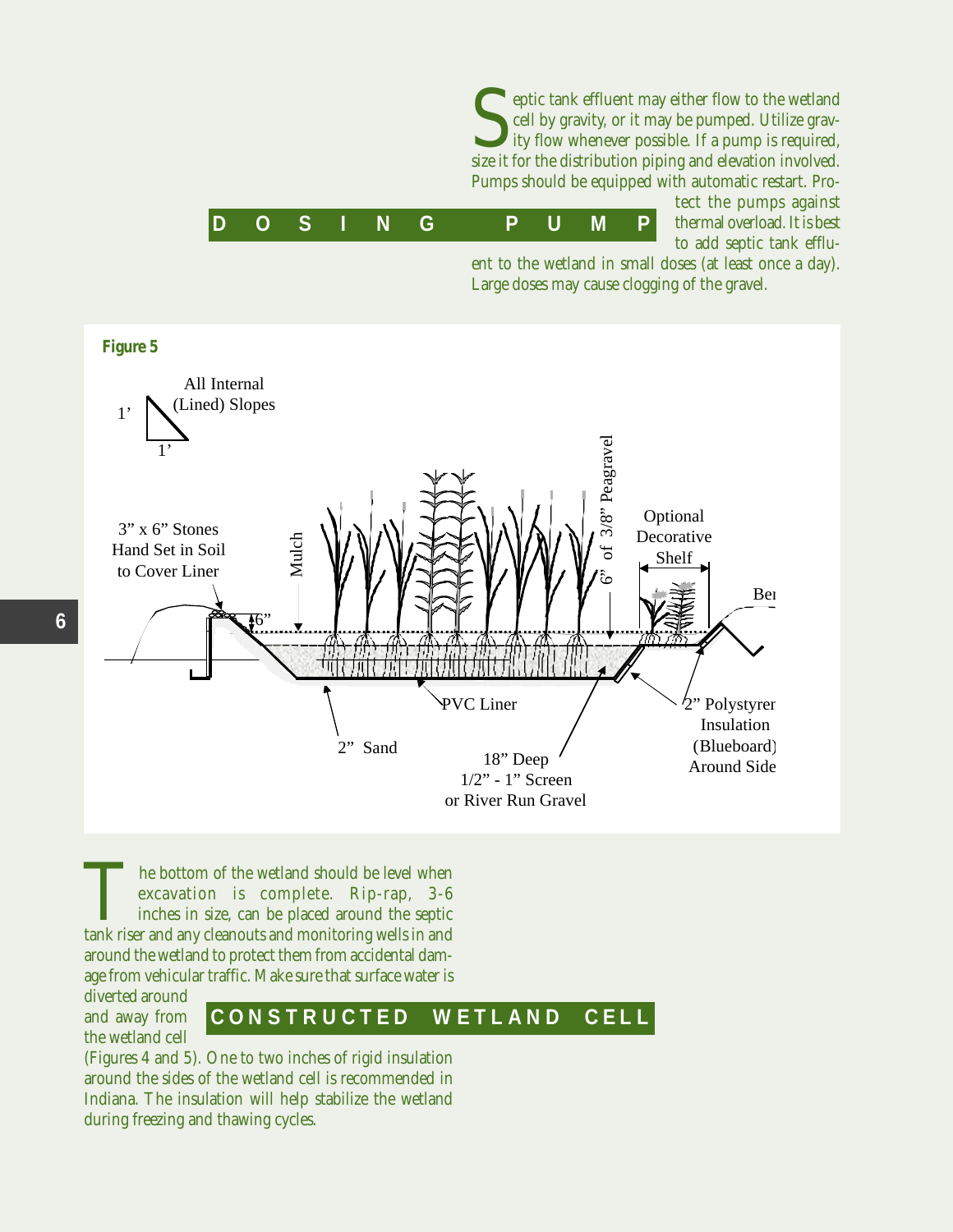Ine the wetland bed with an impermeable liner made of polyvinylchloride (PVC), high-density polyethylene (HDPE), polypropolene (PPE), or other approved mamade of polyvinylchloride (PVC), high-density polyethylene (HDPE), polypropolene (PPE), or

other approved materials. (Figures 4 and 5) Liner is usually 30

**LINERS**

ging the overflow pipe and filling with water to a depth of at least 12 inches above the top of the inlet and outlet pipes. Leave this water in the cell to protect the liner from

damage during placement of the gravel. Before placing

mil. For residential systems, depending upon regulations, 45 mil butyl rubber liner that has been treated for UV resistance may also be acceptable. It is important that the liner be sunlight and weather resistant to protect from UV degradation. It should be free of pinholes and defects. Check the liner for leaks after placement by plug-

the liner, it is a good idea to line the wetland excavation with geotextile fabric (four ounces per square foot) or 2- 3 inches of sand to protect the liner from punctures. Take care that the liner does not leak where the pipe enters and exits. One solution is to have the inlet pipe enter the wetland above the liner.

**Physical Equilibrius:** PVC. Clean all joints and open-ings prior to cementing. Test all the joints under the design operating pressure before burial. Do not glue the vertical risers located in the water level conings prior to cementing. Test all the joints under the design operating pressure before burial. Do trol sump on the outlet end of the wetland (Figure 6). This should be removable so that the wetland can be completely drained if desired.



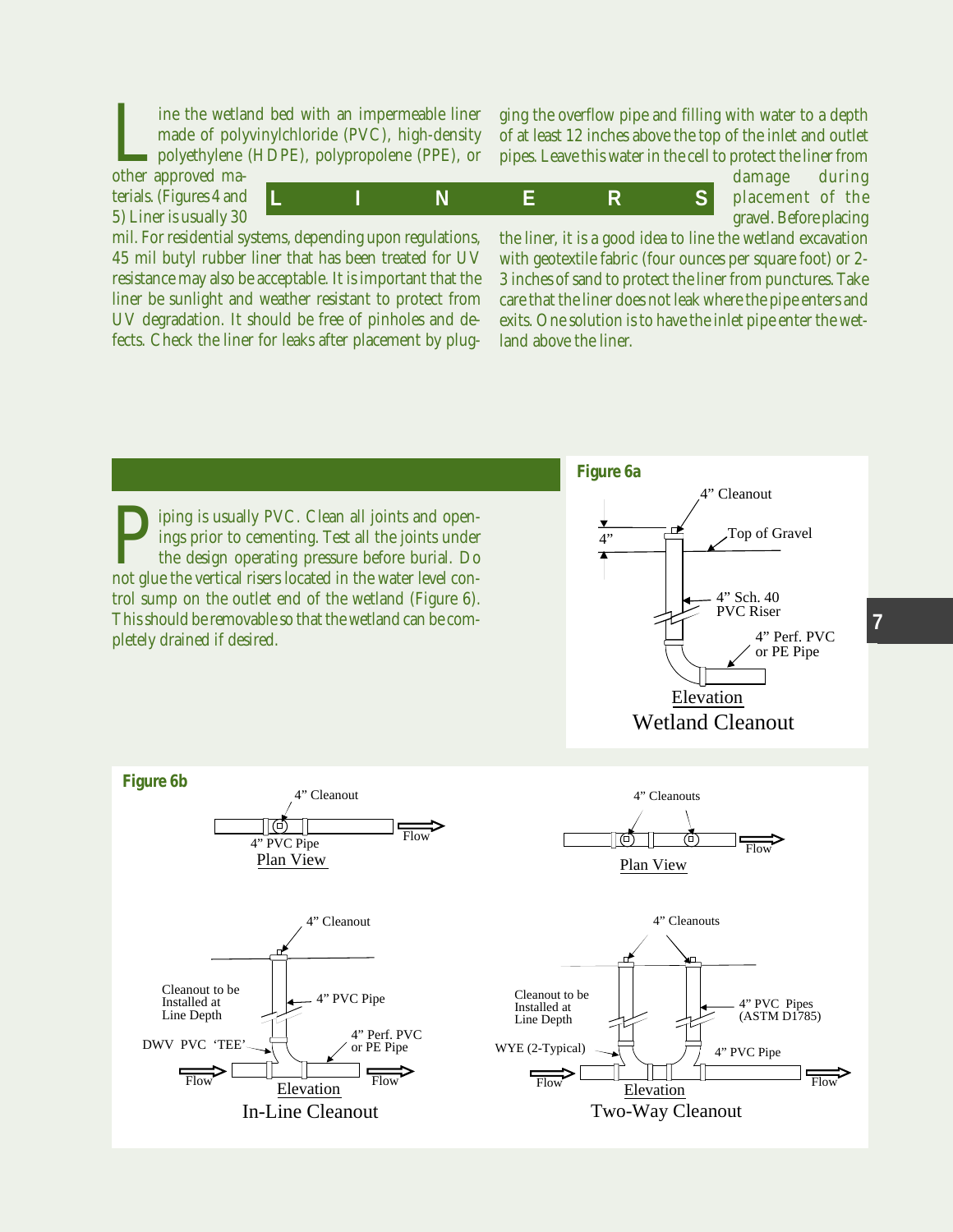Gravel should have a minimum Mohs hardness<br>
of six. There are three gravel sizes<br>
•The surface layer should have 3/8-1/2 inch pea gravel of six. There are three gravel sizes in the wetland (Figures 4 and 5).

over the 1/2-1 inch gravel, 6 inches in depth.

•The area between the ends and below the surface layer should be filled with 18 inches of 1/2-1 inch gravel (INDOT #8).

•The inlet and outlet ends of the wetland should have corse gravel in the range of 1 1/2-3 inches in size (INDOT #1).

Materials delivered to the site should be at least 94 percent free of material smaller than #10 sieve. Gravel

should be screened and washed. Gravel with excessive fines is

**GRAVEL**

likely to cause plugging and subsequent failure of the wetland. Be careful to keep soil out of the gravel.

The inlet distribution and outlet collection pipes should be placed at the bottom of the wetland gravel. (Figure 7). The 1 1/2 - 3-inch rock should be placed first over the distribution and collection piping at each end to a depth of 24 inches and extend out at least 6 inches

from the pipes (Figure 8). After establishing the desired level using the overflow pipe in the level adjust sump, the lined basin should be filled with water. This accomplishes two things: the impact of falling rock on the liner will be minimized, and the water level clearly indicates the finish grade.

The 1/2 - 1 inch gravel should be placed to a depth of 18 inches between the 1-3-inch rock previously placed at the inlet and outlet.

Place six inches of pea gravel on top of the 1/2-1 inch gravel. Finish grade must be level. Again, setting the level adjust pipe and filling the basin with water to a depth

of 24 inches will aid in determining finish grades. Fill in

> low places (where water is visible) and grade the high spots until the finish grade is reached. Gravel depth should be no greater than 24 inches (Figures 4 and 5).

> The pea gravel should not be placed directly on the 1 1/2-3-inch gravel at the inlet and outlet since it can infiltrate the larger gravel and contribute to clogging.

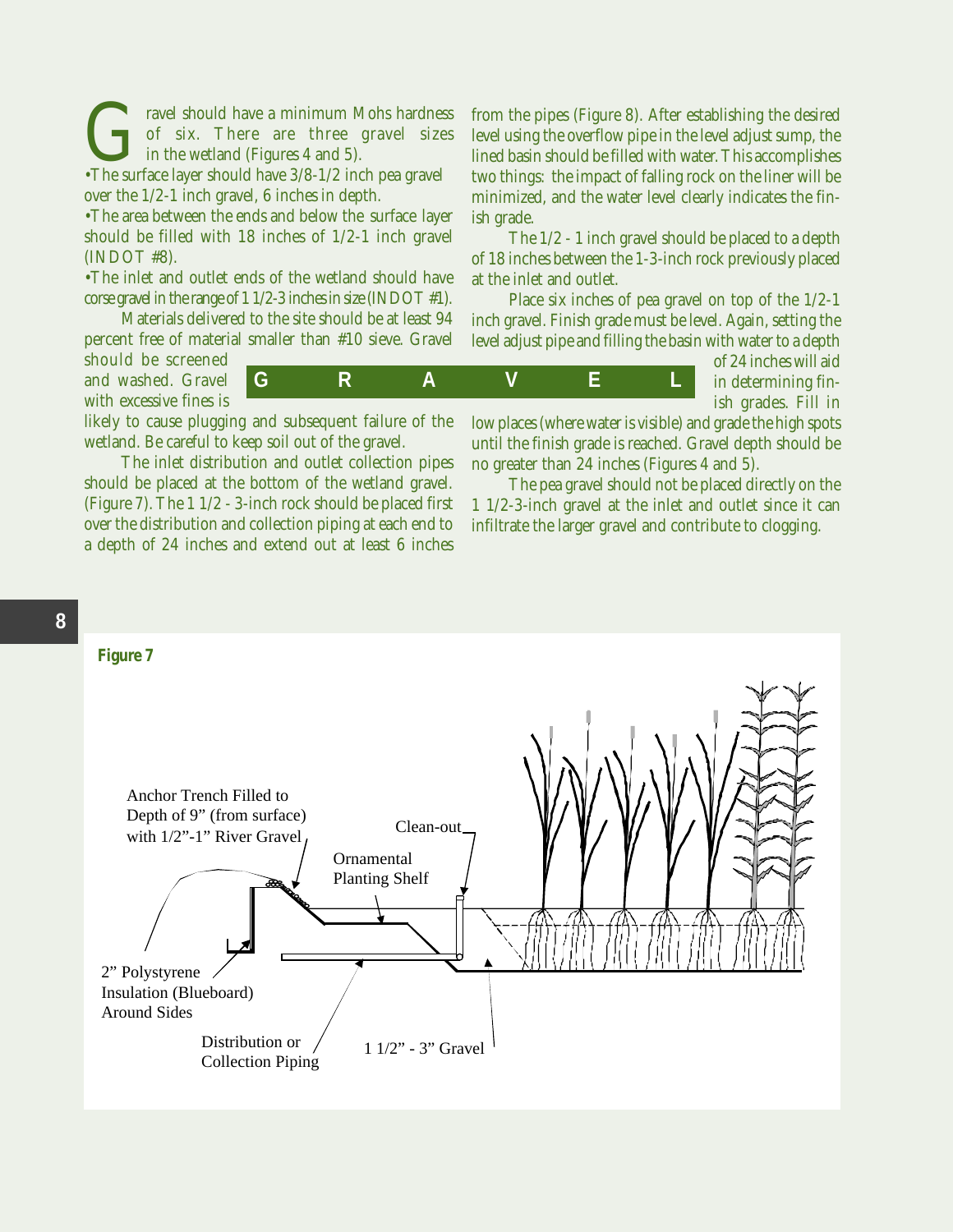

Sump should be located at the outlet end of the wetland to provide the ability to adjust the water level to 2 inches below the surface of the gravel. One way to adjust the vater level in a wetland to provide the ability to adjust the water level to 2 inches below the surface of the gravel. One way to adjust the

#### **LEVEL 0 ADJUSTING 0 BASIN 0 O R 0 SUMP**

water level in a constructed wetland cell is by

manually raising or lowering a PVC pipe in the slip-joint (socket) elbow located in the bottom of the level-adjusting basin (Figure 9).



**PLANTS**

attails (Typha), bulrush (Scirpus), rushes<br>
(Juncus), and sedges (Carex) are usually the pre-<br>
ferred species for the wetland treatment area.<br>
Reeds (Phragmites) are considered an undesirable inva-(Juncus), and sedges (Carex) are usually the preferred species for the wetland treatment area.

sive species in Indiana and should not be used. Use locally grown and adapted plants whenever possible.

Look for wetland perennials with deep, dense, fibrous root systems and winter tolerance. Locate the wetland where it receives full sunlight. Consult your Extension botanist or horticulturist, a local wetland plant nursery, or a wetlands consultant for recommendations. Select two

to five different species, but plant same species together. Other wastewater treatment technologies may be more appropriate for heavily shaded sites that cannot be modified.

> Do not use soft tissue ornamentals,

such as lilies, in the treatment area. They require harvesting and may actually increase the BOD5 (five-day biological oxygen demand) and nitrogen concentrations that the system must handle. If these plants are desired, place a small decorative planting shelf immediately adjacent to the treatment area (Figure 2, 7, and 8).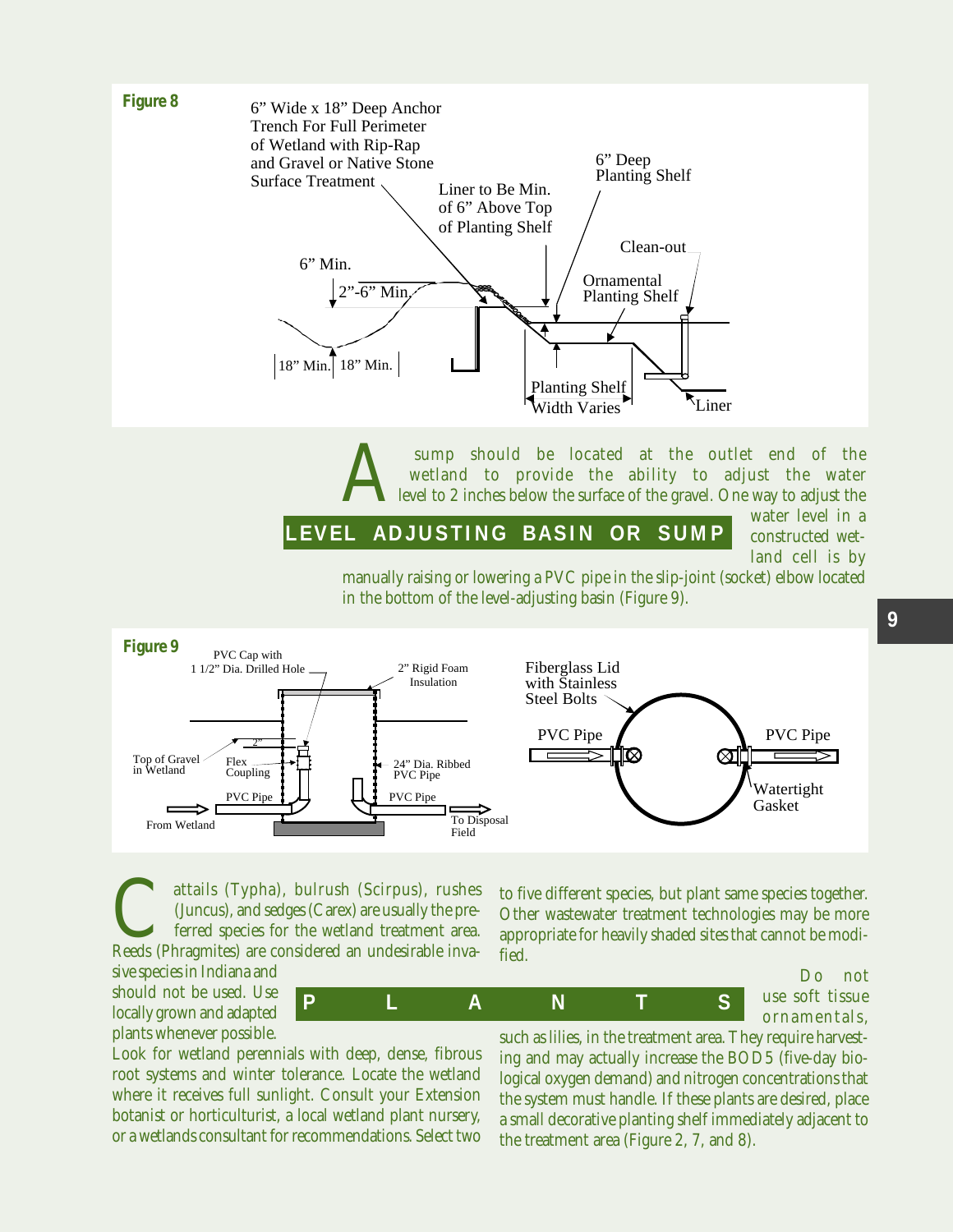Weep roots moist at all times. Plants should<br>be inserted into the pea gravel bed to a depth<br>of 2 to 4 inches with the shoots slightly exposed. Roots Keep roots moist at all times. Plants should be inserted into the pea gravel bed to a depth of 2 to 4 inches with the shoots slightly exposed. Roots must be placed in water.

Planting should be done six weeks prior to the wetland receiving wastewater.

Rows and plant spacing may be 18 inches apart and staggered 9 inches. Rows should be perpendicular to the direction of the flow. Planting should be done in the spring for best performance. It should always occur at air temperatures above 40˚F and should be completed before August 24 (Northern Indiana) or September 1 (Southern Indiana). If after six weeks the plants do not seem to be taking hold and growing, replant in between the original plants in a similar pattern.

If planting cannot take place earlier than six weeks before the expected date of the first hard frost, postpone until spring. If the wetland will receive wastewater prior to planting, spread mulch 2 inches deep over the wetland, (Figure 4). Select mulch that will not contaminate

**PLANTING**

the wetland with undesirable weed

species. The mulch can be covered with a woven biodegradable netting or jute to hold it in place. Prior to mulching, place a durable material such as porous landscape fabric over the gravel to prevent the mulch from clogging the wetland. The mulch will help insulate the bed to minimize freezing during the winter. Plants typically take two to three years to fully mature.

 $\prod_{\text{wate}}$ f effluent is not available soon after planting, keep the wetland flooded to within 2 inches of the top of the gravel. Apply an all-purpose

water-soluble plant food at the manufacturers lowest recommended rate for lawns every three

weeks until effluent is available to load the wetland. Do not let the water reach a level above the top of gravel, because plant survival will be less than 50 percent under these conditions.

The water level must be maintained within 1-2 inches below the surface of the gravel for at least one full

## **WATERING O AND O FERTILIZING**

growing season. Failure to do so can result in the death of the plants and require replanting.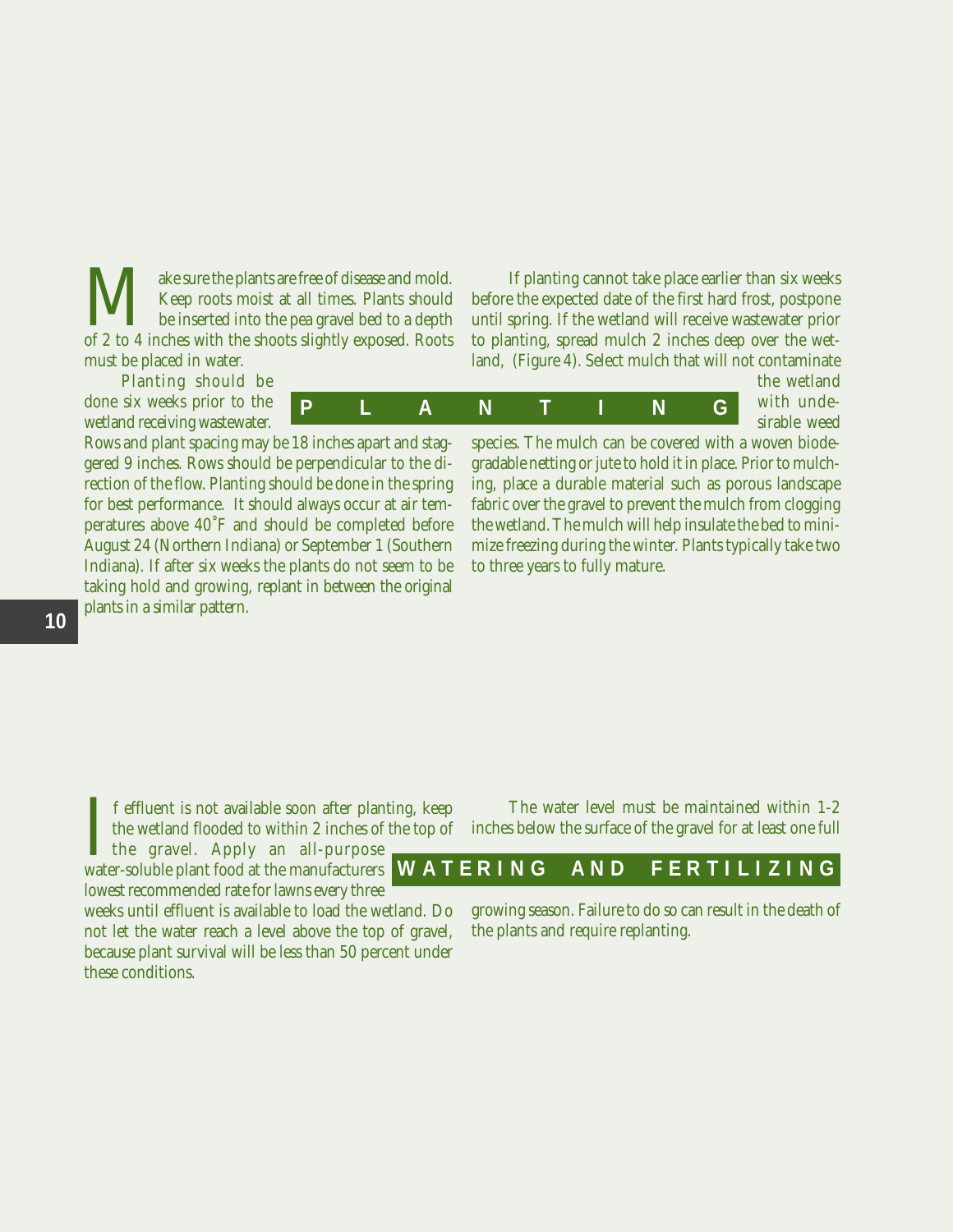## **MAINTENANCE AND O MONITORING**

onstructed wetlands require minimal maintenance, however, they should be inspected every six months. The most common maintenance activities are pulling out undesirable plant species such as willow tree saplings, removing dead vegetation (not dormant vegetation), and cleaning pipes. Other maintenance activities include tank pumping, replanting, fertilizing, cleaning/brushing screens and pipes, and installation of barriers to exclude deer. The

need to control turtles and burrowing animals has also been reported.

Septic tanks should be inspected and pumped every three to five years, depending on the tank size and number of people in the home. If applicable, make sure the distribution box is level and check any pumps and controls associated with the system. Effluent filters in the septic tank must be periodically cleaned and replaced.

Do not mow grass on the absorption field shorter than 3 inches.

If residents are planning to be away from the home for longer than six to seven days, arrange to have water added to the wetland cell every two to three days.

Cap all exposed pipes and maintain the water level 2 inches below the wetland's gravel surface to control/ eliminate odors. After extended use, the gravel at the in-

**MAINTENANCE**

**I F O MONITORING O I S O REQUIRED**

let end of some systems can clog, re-

quiring the first 1-2 feet of gravel to be replaced. Dosing with small doses helps to prevent this. Another management technique used to prevent clogging is to completely drain and refill the wetland two to three times a year during the growing season. This also encourages root penetration to the bottom of the wetland, particularly in the first few years of operation.

**Constructed wetlands are considered experiment tal by the Indiana State Department of Health, and as such, monitoring may be required. A considerable amount of water can be lost through evapora**tal by the Indiana State Department of Health, and as such, monitoring may be required. A considerable amount of water can be lost through evapora-

tion and transpiration (evapotranspiration) in the summer. Therefore,

judging wetland performance based solely on nutrient concentrations leaving the wetland may be misleading, because the wetland both treats and concentrates the wastewater. Therefore, measure the flow going into and out of the wetland. From these measurements a mass balance (flowrate times concentration) can be calculated. When this information for the inlet is compared to the outlet, wetland performance can be more accurately evaluated.

When constructing the absorption field, include 3-

4-inch diameter monitoring wells in the trenches.

These wells consist of PVC pipe with 3/8 inch holes or slots located in the bottom 3-6 inches to allow water movement into the pipe. Place the pipe in the trench or bed before the addition of gravel. The bottoms of the monitoring wells are not capped